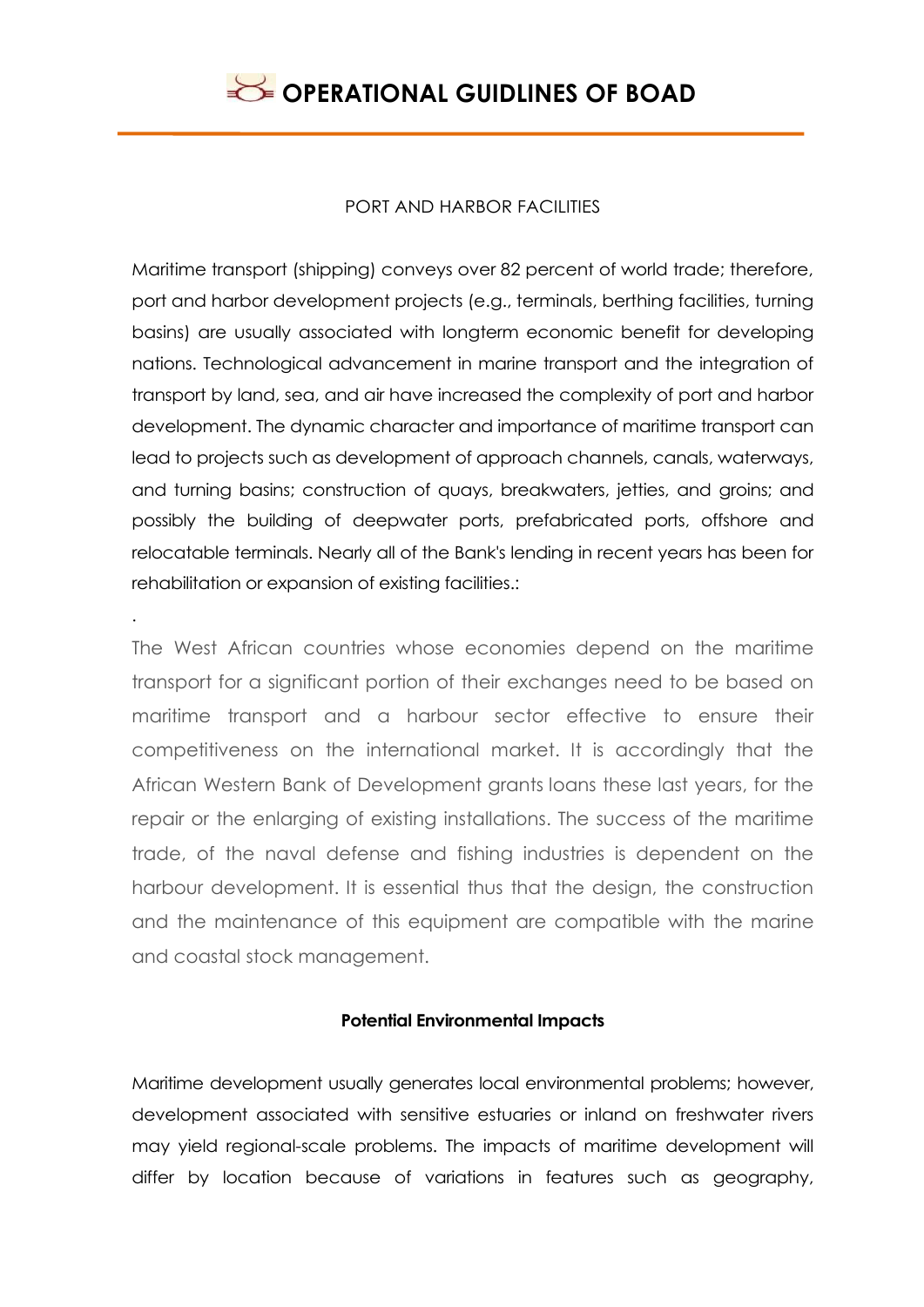hydrology, geology, ecology, industrialization, urbanization and type of shipping.

The alteration of natural waters and the construction of man-made structures can lead to direct impacts on the water body being developed as well as direct and indirect impacts on related ecosystems and communities in the project environs.:

Dredging operations, materials disposal, shorezone development, increased maritime traffic and vehicle traffic in the port can result in the release of natural and anthropogenic contaminants to the environment. Since numerous dredging, materials disposal, and construction methods exist for developing port and harbor facilities, the combinations of physical, chemical, and biologic effects on the medium of interest will vary. Potential aquatic impacts include oil spills and discharges; contaminant release from sediment resuspension, surface runoff, and point source discharges; habitat destruction; changes in water chemistry and circulation; occupational and public health concerns; and transportation safety. Terrestrial impacts may include contamination due to dredged materials disposal; erosion and sedimentation due to hydrologic changes caused by channel deepening and widening and shorezone development (construction of breakwaters, etc.); loss of sensitive habitat (e.g., wetlands, mangroves) due to shoreline and port-related development; and loss of existing and future land use. Air impacts can include degradation of air quality due to emissions from industrial stacks and vehicular traffic, and the generation of fugitive dusts. (A summary of all potential environmental impacts is provided in Table1. at the end of the document.)

## **1.1 Natural Resource Issues**

.

**1.1.1. marine environment**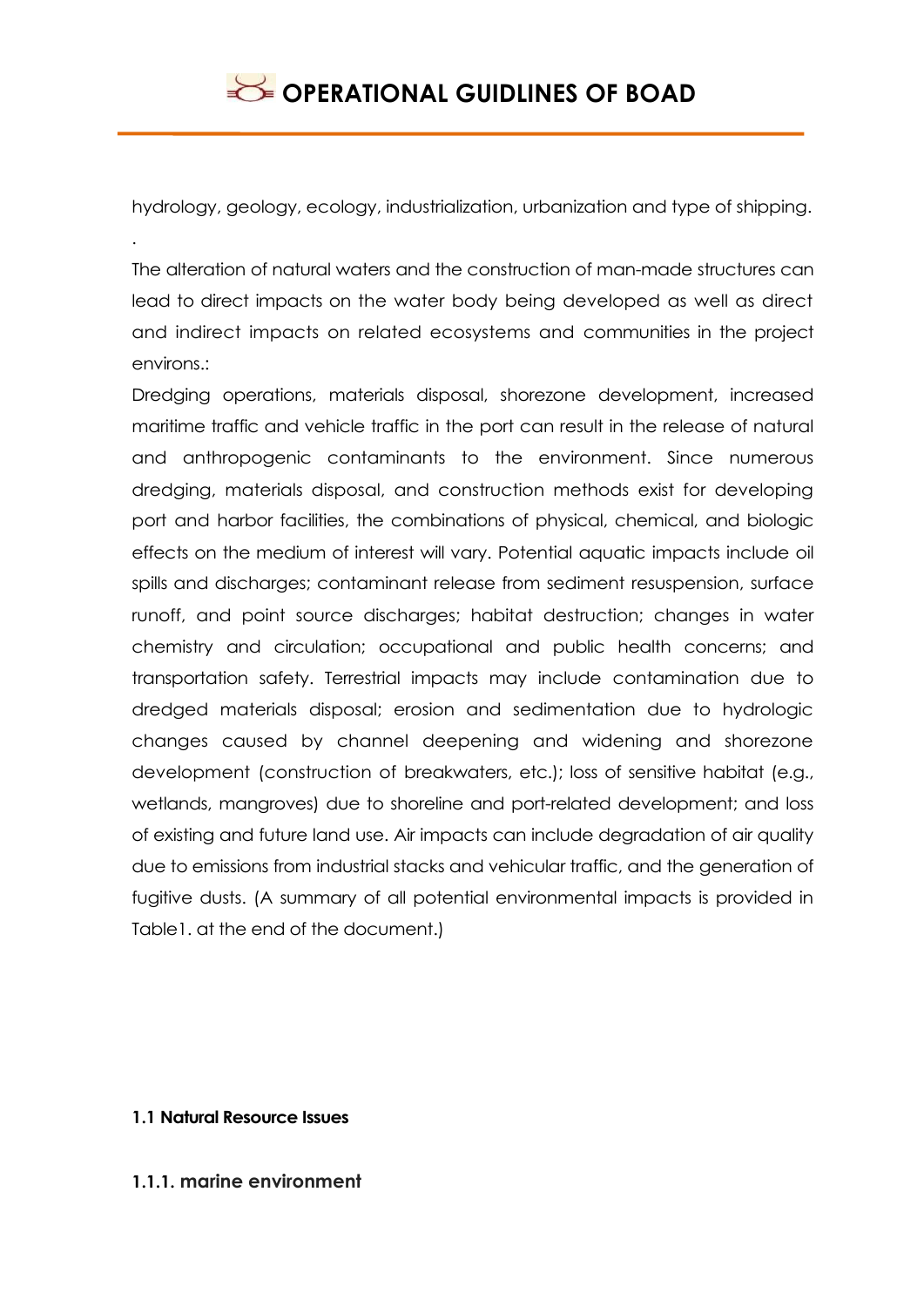Dredging and dredge spoil disposal activities for port development and maintenance can induce shortand long-term impacts on aquatic systems as follows: degradation of marine resources such as beaches, estuaries, coral reefs, and fisheries; resuspension and settlement of sediments; partitioning of toxic contaminants and reintroduction to the water column; contaminant uptake by and accumulation in fish and shellfish; increased turbidity causing decrease in light penetration and associated photo synthetic activity; short-term depletions of dissolved oxygen levels; modified bathymetry causing changes in circulation, possible saltwater intrusion to groundwater and inland surface water; altered species diversity and structure of benthic communities, and fluctuations in water chemistry; changes in shoreline structure; and loss of

habitat and fisheries resources. : Similar impacts can also result from increased maritime traffic and facility development along the shorezone.

Improved navigability and development of port facilities will increase maritime traffic and with it, the risk of spills and the discharge of oily bilge, ballast, anti-fouling materials and sewage. The increase in shorezone development will also contribute stress to the receiving aquatic system through point discharges of sewage, process and cooling waters, and accidental releases.:

## **1.1.2 Land**

.

The waterfront region in the port and harbor area will be altered to suit new industry. These new industries can lead to relocation of villages, increased vehicular traffic, dust and airborne emissions from traffic and raw materials stockpiles, and contamination of surface runoff. Numerous port and harbor facilities are proximal to sensitive saltwater marshes, mangroves, and estuaries which can act as sinks for the collection of contaminated stormwater and sediment from the waterfront area.

Land disposal of dredge materials in confined and unconfined systems can also affect underlying groundwater, contaminate surface runoff, and alter future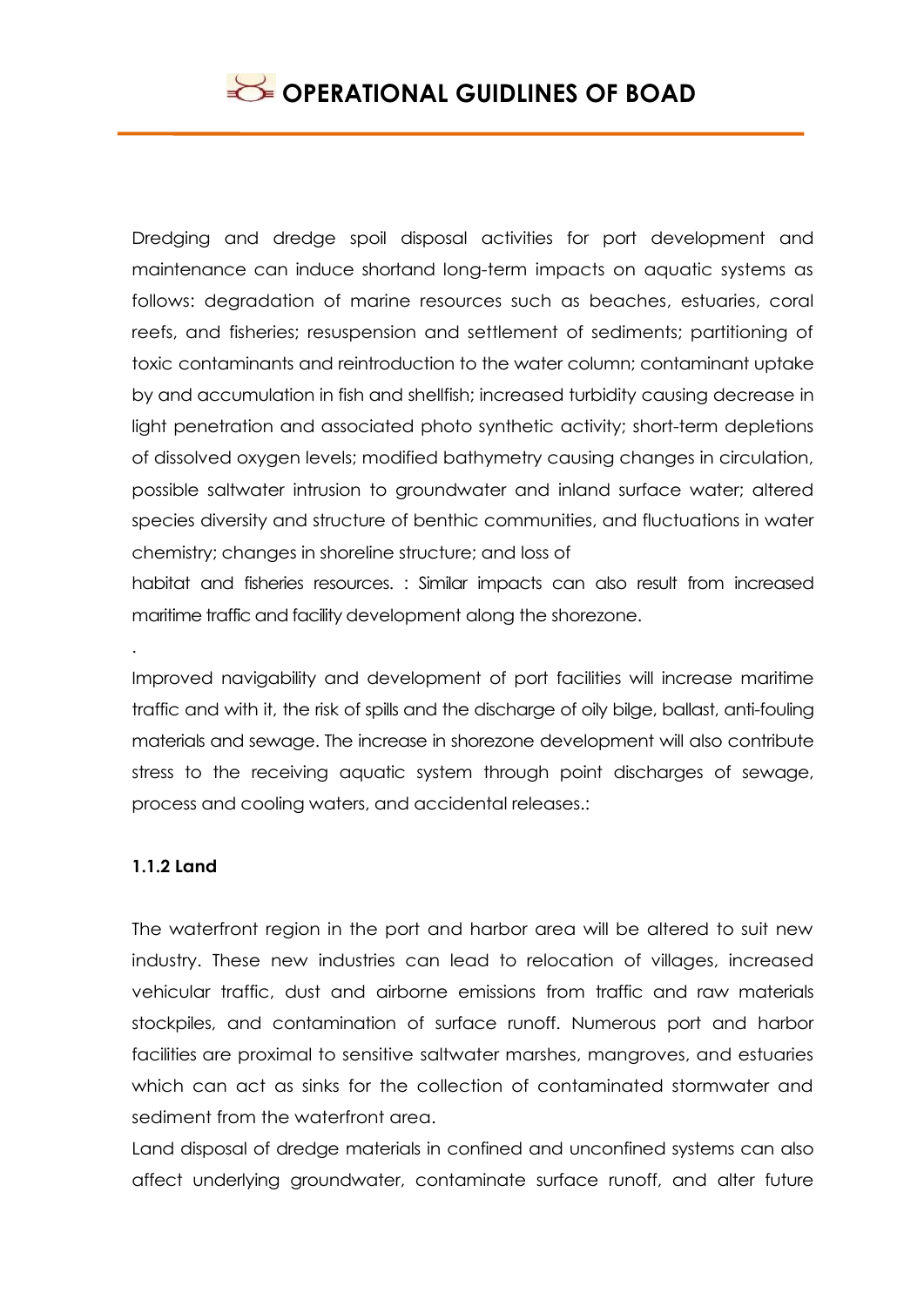land-use options. Increasing concern about the loss of wetlands and the effects of this loss on the hydrologic and biologic structure and function of biomes, will most likely preclude the use of wetlands as reclamation sites for dredged materials. :

1.2 Social and Cultural Issues

For the most part, new or expanded port and harbor facilities in a developing nation are welcomed since these projects provide new jobs and bring an influx of commerce to the region. However, improvements, expansion, and industrialization may upset the local cultural, ethnic, historical and religious traditions. In some cases, project acceptance and success may be hampered by local concern for the potential destruction of historical places, parks, reserves and valuable coastal zone recreational and fisheries resources. Community involvement in project planning is essential.

During the planning and implementation phases, projections should be made of the possible impacts of increased demands on the local technical and labor resources to prevent excess pressure on limited resources. Care must be taken to limit and/or prevent impacts on scarce local commodities. For example, the destruction of a valuable local fishery or recreational beach for the development of port and harbor facilities could result in undesirable economic and cultural impacts.:

## **2 Special Issues**

2.1. Hazardous Materials/Cargoes

The shipping and handling of hazardous materials such as pesticides, explosives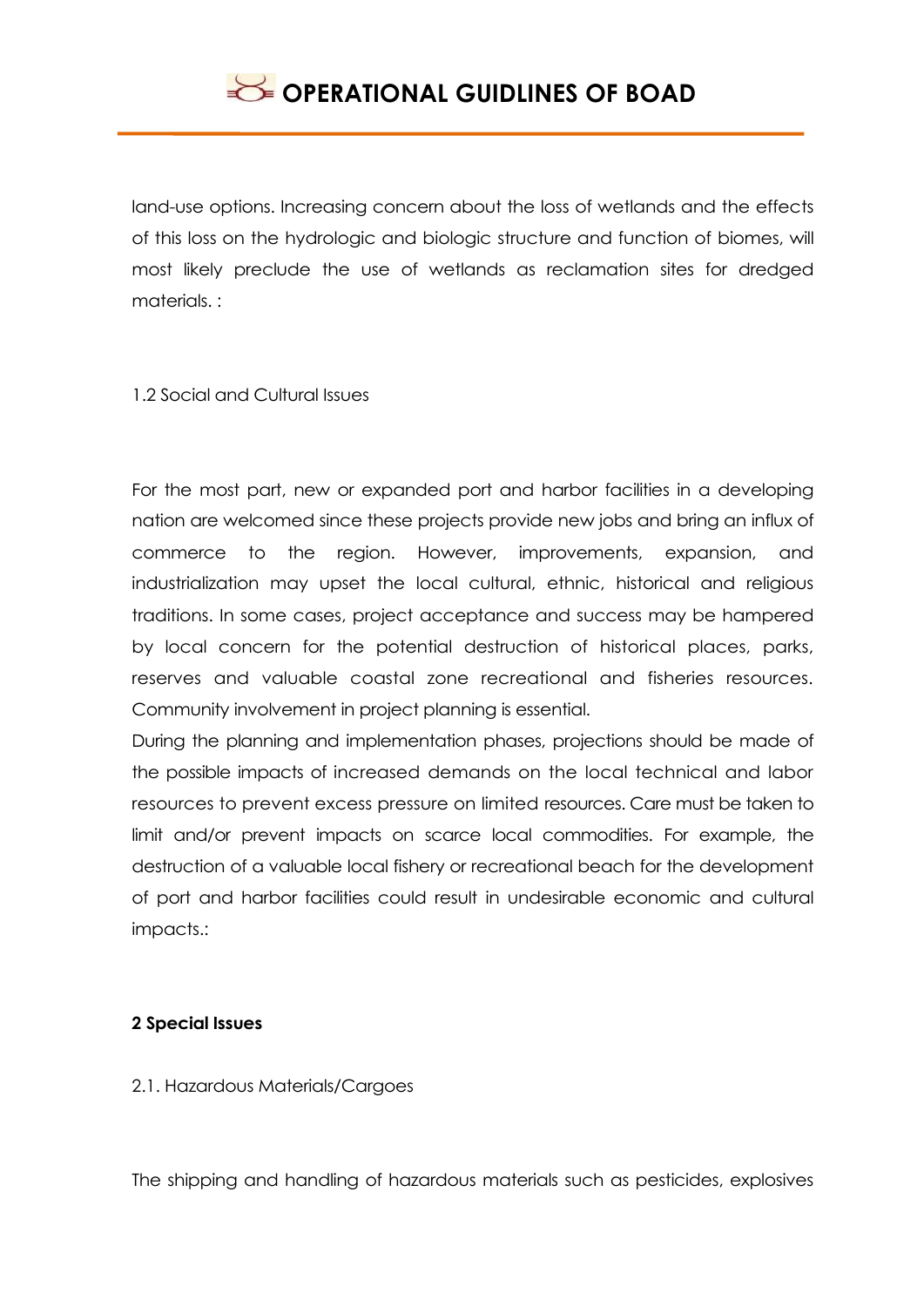or pressurized gases at port facilities in developing nations could pose an unacceptable risk to human health and the environment. To protect workers and the surrounding communities, authorities should ensure that effective measures are enforced for monitoring the transport and handling of hazardous materials at the port

#### 2.2 Maintenance Dredging

Maintenance dredging is performed in approach channels and harbor basins to maintain depth and width and ensure safe access for large vessels. The dredged materials from maintenance dredging typically present a greater disposal problem than deeper sediments removed during construction dredging, since surficial sediments are composed of recently deposited materials that are usually contaminated. These younger sediments usually contain natural and anthropogenic contaminants and can arrive from

atmospheric fallout, erosion of local land surface and channel banks, fallout from biological activity in the water column, sediment transport from inland waters, point source dischargers, and surface runoff from the surrounding area. To mitigate potential contaminant release from the port area, the following should be addressed: proper design of stormwater handling and treatment facilities; sewage and wastewater outfalls; local land use (e.g., proximity of agricultural fields or mining operations); procedures for handling hazardous materials; and types of industries permitted to operate in the port area

#### **2.3. Port and Harbor Location**

Internationally, greater attention is being given to the importance of maintaining and protecting the structural and functional integrity of marine and coastal zone resources; therefore, any port and harbor development which may affect these resources must comply with local and/or regional restrictions Open-ocean disposal of wastes, including contaminated dredge materials, has received considerable scrutiny in recent years. Applicable local and international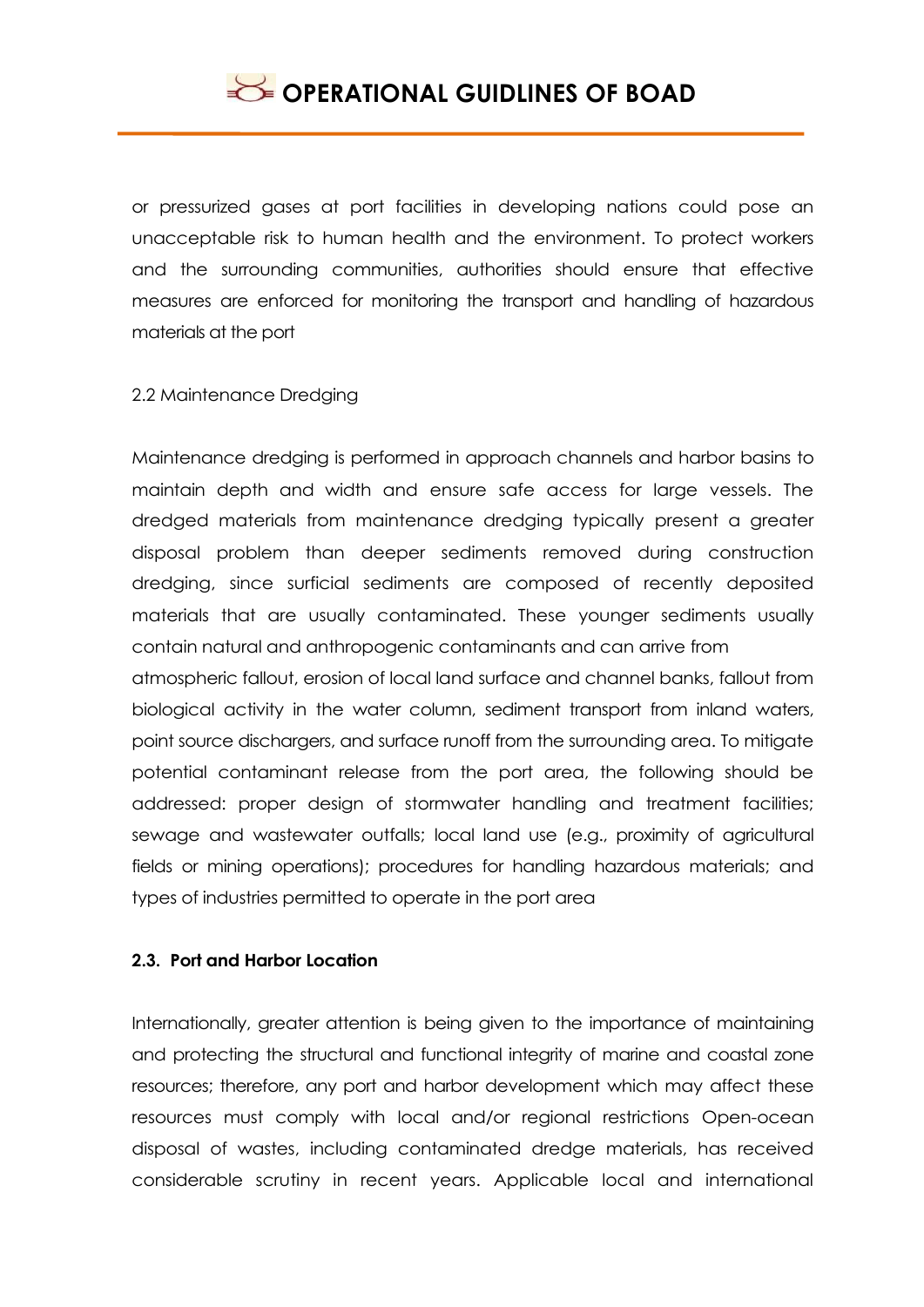regulations, such as the Oslo Convention of 1974, the Paris Convention of 1978, and the London Dumping Convention of 1972 should be followed. Also, the International Maritime Organization (IMO) is responsible for establishing guidelines for ports to prevent and control releases and discharges from ships.

## **2.4 Port and Harbor Location**

Coastal countries of West Africa, in the image of Many developing countries are characterized by dense human populations, inadequate potable water and sanitary waste disposal systems, intensive land use, and increasing levels of environmental degradation. Developing a port and harbor for increasing maritime commerce and port-related industry in an area currently experiencing environmental stress may be ill-advised, unless adequate mitigative measures are planned to ensure the proper handling of wastes from development-related activities. The decision to improve or develop port or harbor facilities is usually based on economic, geographic and political parameters rather than on those of an ecologic nature. In choosing location, the assimilative capacity of the prevailing natural systems should be considered along with accessibility, employment needs and local commerce.

## **3. Project Alternatives**

Often several project planning, design and implementation alternatives exist for development of a port and harbor facility. Before starting the project, an analysis of the options must be finial in the process of developing an environmental and social impacts, As the project progresses, by consultants and staff of the Bank for financial and technical partners involved in the project, can make specific alternatives to consider when d. e its evaluationAlternatives and considerations described below can provide a framework for analysis of a particular project for the persons responsible for the assessment of environmental impacts and its validation.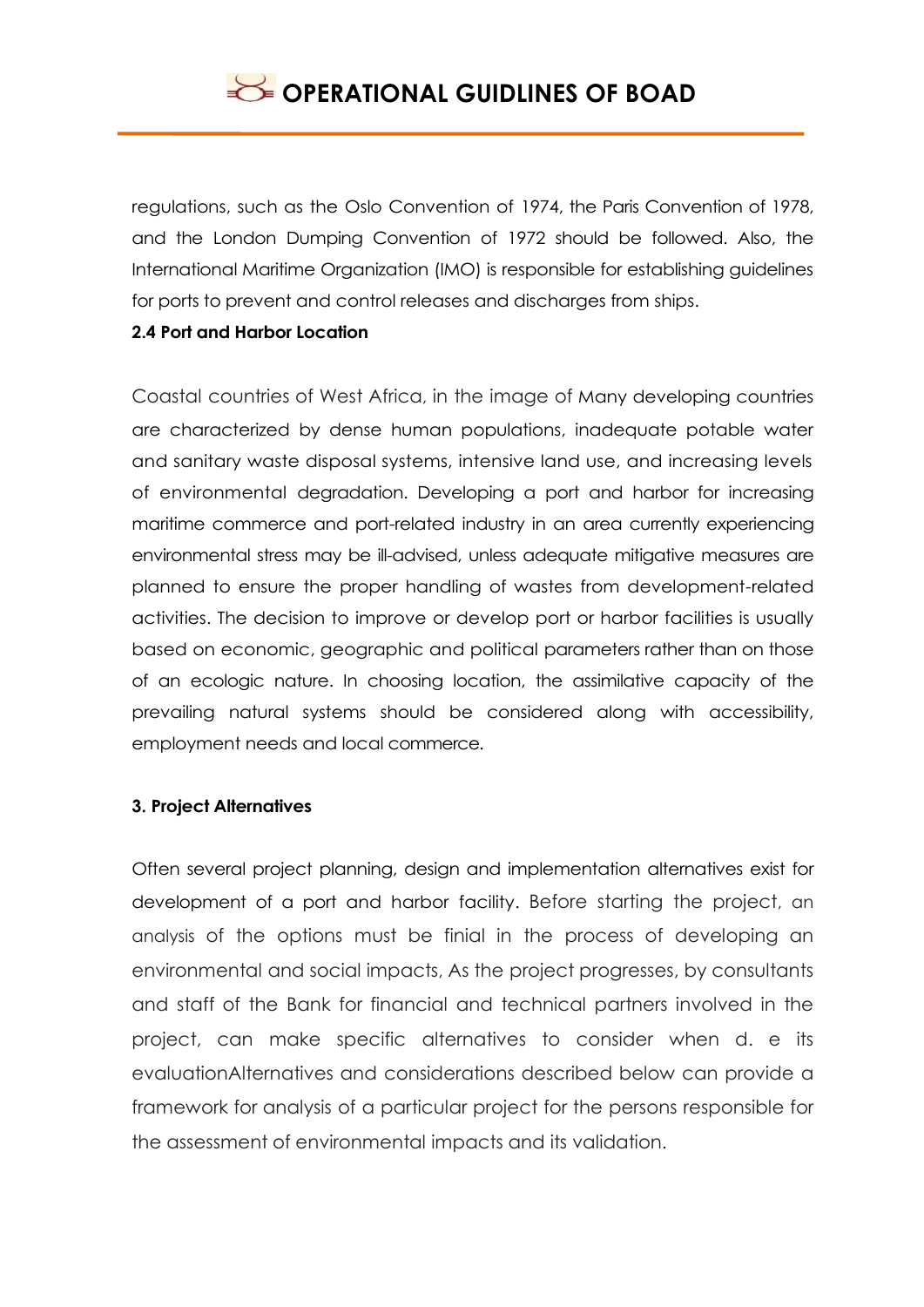#### **3.1. Site Selection**

Selection of a site for the development of new port or harbor facilities depends on many physical characteristics of the local surroundings as well as on socioeconomic concerns. Good locations typically satisfy the following criteria.

. Physical characteristics including, wind, tides, currents, weather and siltation do not require excessive maintenance or preclude maritime traffic.

. Alterations in circulation do not position the port where maximum sedimentation will occur, leading to increased frequency of maintenance dredging.

. Shorezone land area is adequate for the processing and waste management needs of any new waterfront industries.

. Scheduling considerations such as the spawning and migration periods for indigenous biota are

not violated.

. Need for resettlement is minimal.

. Project does not compete with or displace other highly valued land uses such as fishing beaches, agricultural fields or villages.

. Project activities do not adversely affect the value of an existing marine or coastal resource, such as dunes or a shellfishery.

. Construction materials, skilled labor, support industries, energy and freshwater supply, waste disposal facilities and transportation are accessible.

. Construction, operation and maintenance of the port or harbor does not damage sensitive habitats (e.g., estuaries, mangroves) or rare, threatened or endangered species.: . Port access by road/rail can be established easily without excessive disturbance to communities.:

## **3.2. Dredged Material Disposal**

The initial screening for evaluating disposal options is a physical and chemical analysis for geotechnical character and the presence of contaminants in the sediments. Depending on the physical and chemical character of the dredged material, disposal may be confined, unconfined, or treated prior to release in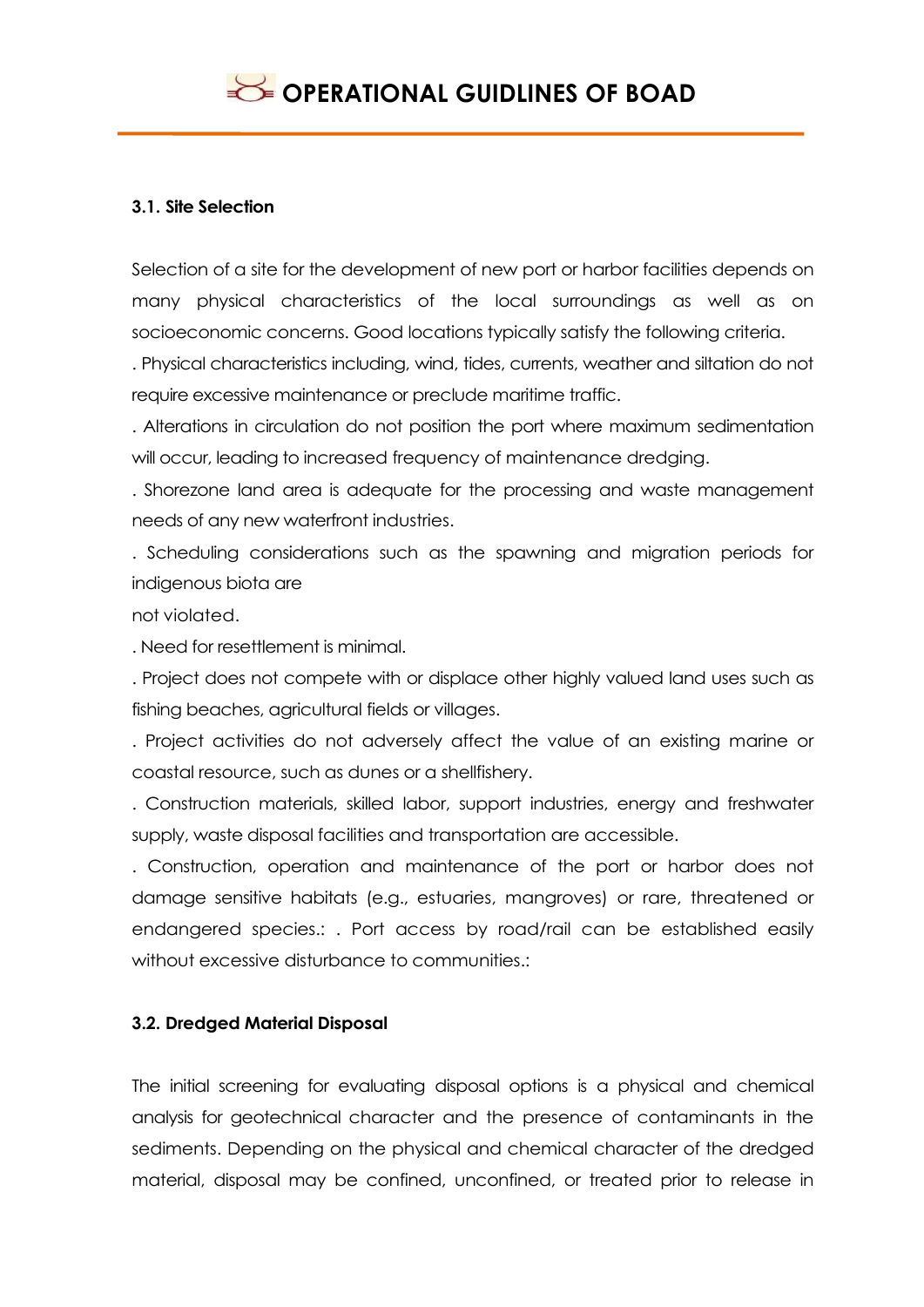open water, along the shoreline, or on land. Disposal must be in accordance with applicable regulations. Also, long-term monitoring of the dredging process and disposal may be required

## **3.3 Dredging Process**

The primary categories of dredges include mechanical, hydraulic and innovative technologies. When selecting the appropriate dredging technology or combination of technologies, the project engineer should consider the following site-specific factors: (a) environmental constraints associated with the physical and chemical character of the sediments; (b) cost and availability of equipment; disposal site location and limitations; (c) proximity of sensitive systems such as mangroves, estuaries, regional groundwater and freshwater bodies; (d) physical conditions affecting the dredge, transit and disposal locations; and (e) interference with other users at the dredge, transit and disposal locations.:

## **4.** Management and Training

.

A comprehensive dredging and dredged-materials management plan should be considered for the port and harbor facilities to ensure that maintenance projects can be carried out on schedule with minimum environmental effects. Port authorities and engineers should develop a plan using data from a characterization of the materials to be dredged; a vertical and horizontal profile of contaminant distribution in the channel sediments -to define homogeneity and locate prominent "hot spots"; an evaluation of sediment behavior using different dredging equipment and disposal options; and an analysis of potential long-term effects of maintenance on human and nvironmental health.

Support for efficient pollution control and waste reduction strategies may be important for dredging and construction activities, equipment operation,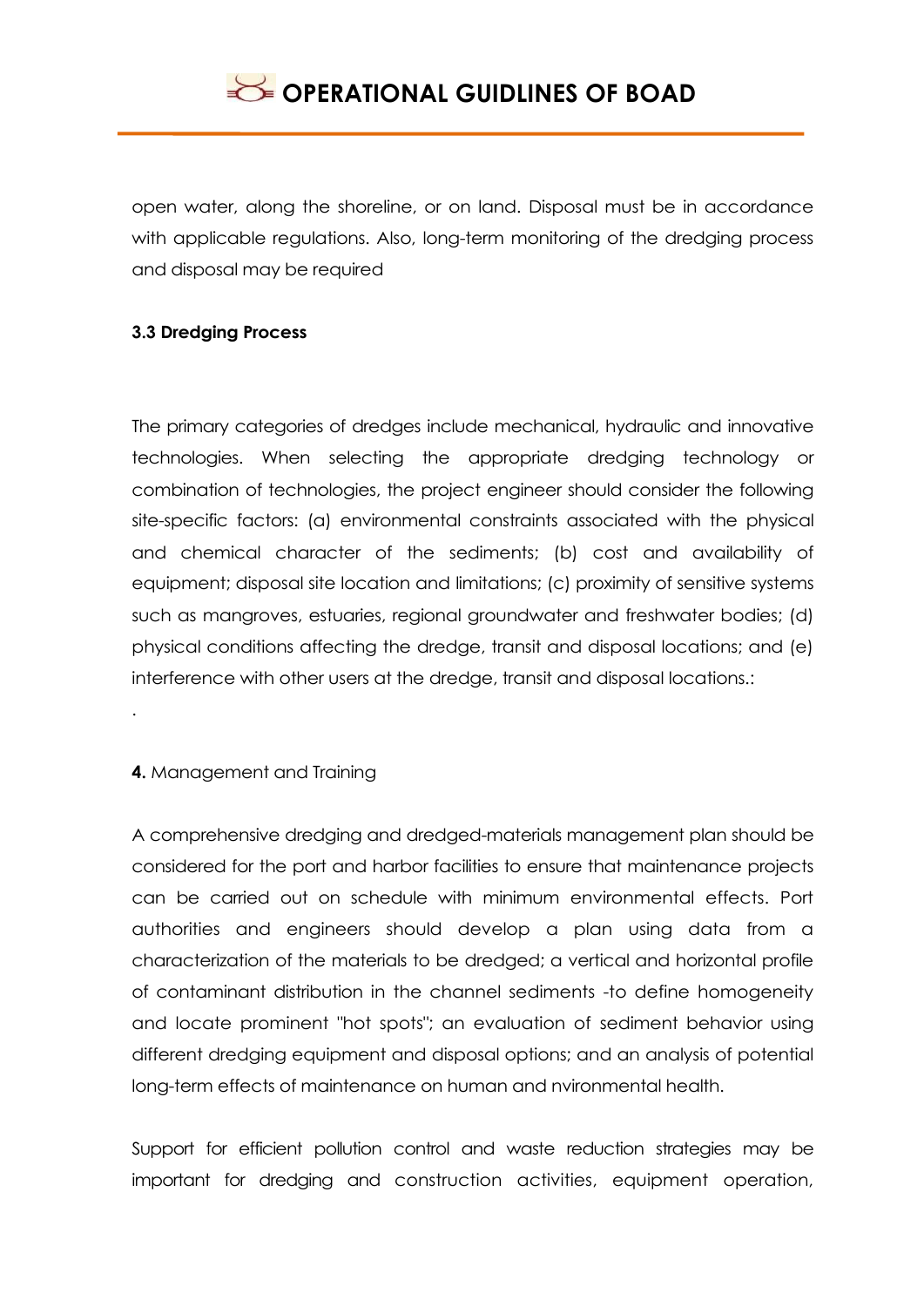materials disposal and waterfront industries. Port and industrial engineers should be familiar with state-of-the-art equipment and disposal technologies to ensure environmentally sound waste and spoils management.

All project staff and laborers should receive training under "standards of practice" for occupational health and safety and emergency response. The training should include procedures to be followed in the event of accidents, spills, explosions or fires.

Training for government officials charged with supervision of an environmental management and monitoring plan may be required. To assess training needs, the capacity of local institutions to assume responsibility for environmental review should be evaluated, as well as the record of legal and regulatory agencies to monitor and enforce standards.

## **5.** Monitoring

.

A site-specific environmental monitoring plan that enables West African Development Bank and Partners to manage a project and ensure compliance with environmental standards should be prepared for each individual project. Generic parameters that may require monitoring during project planning, startup and operation are as follows: geotechnical and chemical characterization of sediments; water quality of project area and proposed disposal area; long-term chemical/physical testing of project area; disposal location sediments and water quality; longterm monitoring of biota for the possible accumulation of contaminants; long-term monitoring of sediment transport, accretion (shoaling), erosion, and the impacts and effectiveness of any manmade structures (e.g., groins, jetties); maintenance programs to keep a high level of employee environmental awareness; and monitoring of effects of project on populations and systems in the environs of the port and harbor facilities.:

Table Potential impacts of construction projects - Ports and port facilities and their mitigation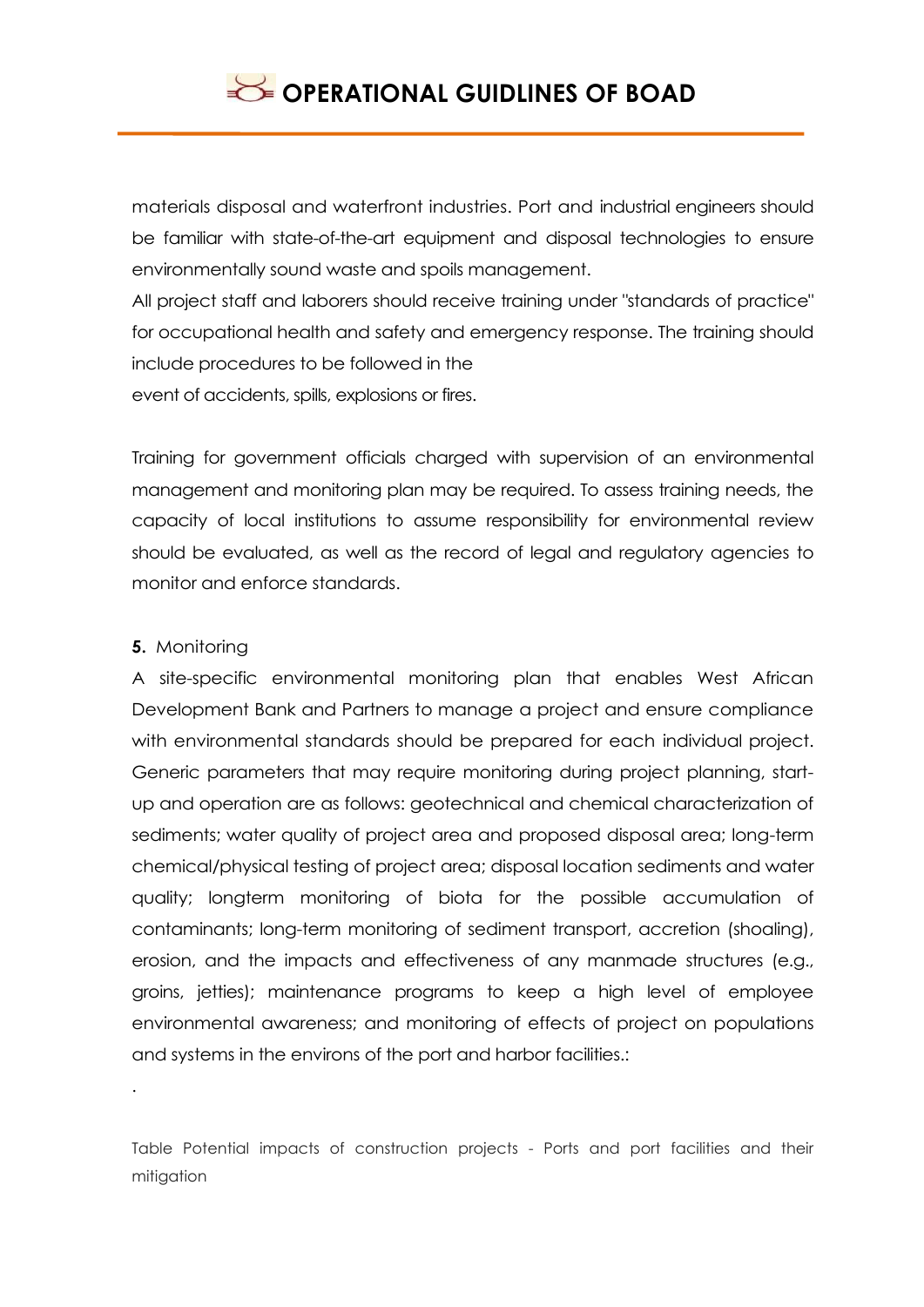# **OPERATIONAL GUIDLINES OF BOAD**

| Negative potential Impacts                   | <b>Mitigation Measures</b>                                   |
|----------------------------------------------|--------------------------------------------------------------|
| <b>Direct Impacts</b>                        |                                                              |
| Choosing a location (eg. Improvement or      | Undertake, on the one hand, a preliminary                    |
| development of a waterway) may affect        | analysis of the surroundings and the                         |
| sensitive habitats or valuable fisheries     | ecology of the site and secondly, choose                     |
| resources or even seriously damage the       | a place that is far enough away from                         |
| quality of the environment                   | sensitive habitats and not likely to move                    |
|                                              | fish important resources                                     |
| 2. Displacement of the "no zone" close to    | determine<br>Conduct<br>studies<br>$\overline{\circ}$<br>the |
| the port                                     | effective<br>depth<br>of<br>the<br>channel,                  |
|                                              | corresponding to a balance between                           |
|                                              | sediment transport and sedimentation                         |
| 3. Disturbance and removal of fauna and      | Provide a mitigation plan for the local                      |
| flora<br>the<br>in<br>Оf<br>dredging<br>area | fauna and flora and identify the presence                    |
|                                              | of rare, threatened or endangered and                        |
|                                              | are native to the area of the project                        |
| 4. Hindrance caused to marine traffic        | Develop in advance a program that                            |
| the<br>presence of<br>dredging<br>due<br>to  | reduce<br>obstructions<br>coordinates<br>and                 |
| equipment                                    | faced by other users of the waterways.                       |
| 5. Disruption or damage to any fixed         | $\bowtie$                                                    |
| installations such as underwater cables,     | • Specify and highlight the location of                      |
| outfalls<br>pipes<br>and                     | facilities.                                                  |
|                                              | the evacuation<br>Change<br>to<br>take                       |
|                                              | account of the presence of structures                        |
|                                              | plans dredging /.                                            |
| 6. Noise pollution suffered by the residents | Reduce the intensity of the noise by                         |
| the area , especially at<br>night.<br>Оf     | reducing the level of operations during the                  |
|                                              | rest periods of the local community.                         |
|                                              |                                                              |
| 7. Temporary increase in turbidity at the    | To appeal to the more efficient dredging                     |
| dredging<br>reducing<br>point<br>of<br>the   | less destructive<br>equipment<br>use<br>and                  |
| penetration of light rays and thus the       | screens sediment and carry out operations                    |
| phenomena<br>photosynthesis.<br>Оf           | during low flow periods.                                     |
|                                              |                                                              |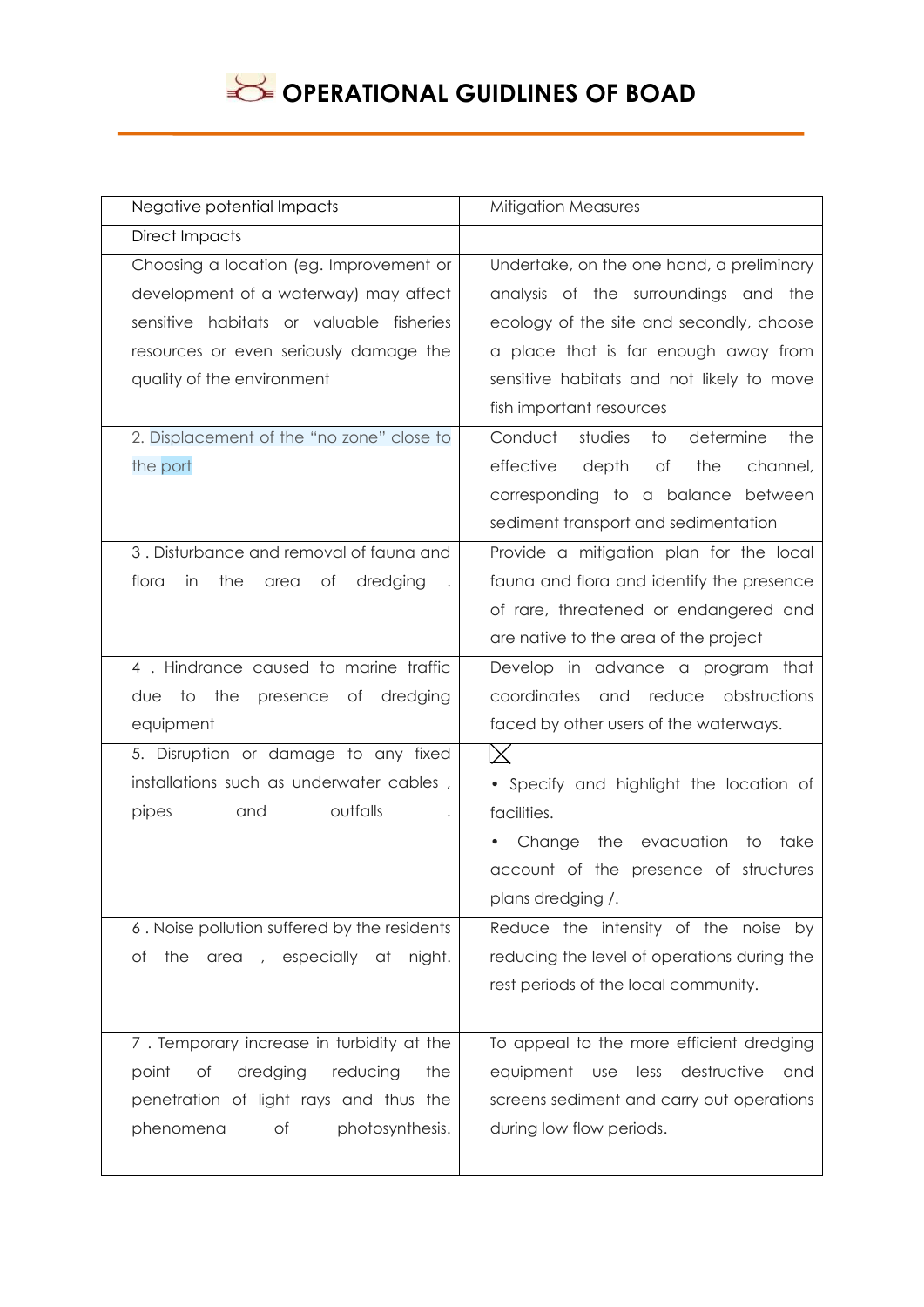

| 8. Alteration of the surface of the funds      | Ecological research when planning the                         |
|------------------------------------------------|---------------------------------------------------------------|
| can be detrimental to the survival of          | project in order to reduce impacts on                         |
| wildlife<br>native<br>benthic<br>and<br>fauna. | important or sensitive species of benthic                     |
|                                                | fauna and flora.                                              |
|                                                |                                                               |
| 9<br>Separation<br>of<br>natural<br>and        | • Perform<br>a physical and chemical                          |
| anthropogenic sediment contaminants            | sediment<br>Оf<br>before<br>starting<br>analysis              |
| and reintroduction into the water column       | activities                                                    |
|                                                | • Identify "points of focus" potential and                    |
|                                                | develop a plan to reduce the resuspension                     |
|                                                | of sediments in these areas.                                  |
| 10. Changes in bathymetry causing              | Undertake a review of the project area, a                     |
| changes in the tidal currents, the flow of     | sample, determine the set of features and                     |
| the water, species diversity and salinity.     | design, on this basis, a project that                         |
|                                                | reduces the impact of the work.                               |
| Diffusion<br>turbidity.<br>11<br>phenomena     | technical<br>To<br>such<br><b>use</b><br>means<br>$\alpha$ s: |
|                                                | temporary dams or barriers to absorb the                      |
|                                                | transport of suspended solids outside the                     |
|                                                | vicinity of the project                                       |
| 12. Destruction / modification of the          | Review prior to project design, geology                       |
| original shoreline                             | and hydrology of the shore, ensuring that                     |
|                                                | the deepening of the channel does not                         |
|                                                | cause changes such as subsidence or                           |
|                                                | increased<br>erosion.                                         |
|                                                | Provide erosion control devices                               |
| 13. Risk of changes in terrestrial habitats    | • Examine options for the disposal of                         |
| caused by the deposition of dredged soil       | materials and choose the one that will be                     |
| surface<br>$\bullet$                           | harmful<br>important<br>habitats.<br>to<br>less               |
|                                                | • Require plans development of terrestrial                    |
|                                                | environments.                                                 |
|                                                | Identify, create or enhance if possible                       |
|                                                | similar to those habitats will be destroyed                   |
| 14. Temporary degradation of air quality       | Control air quality and reduce operations                     |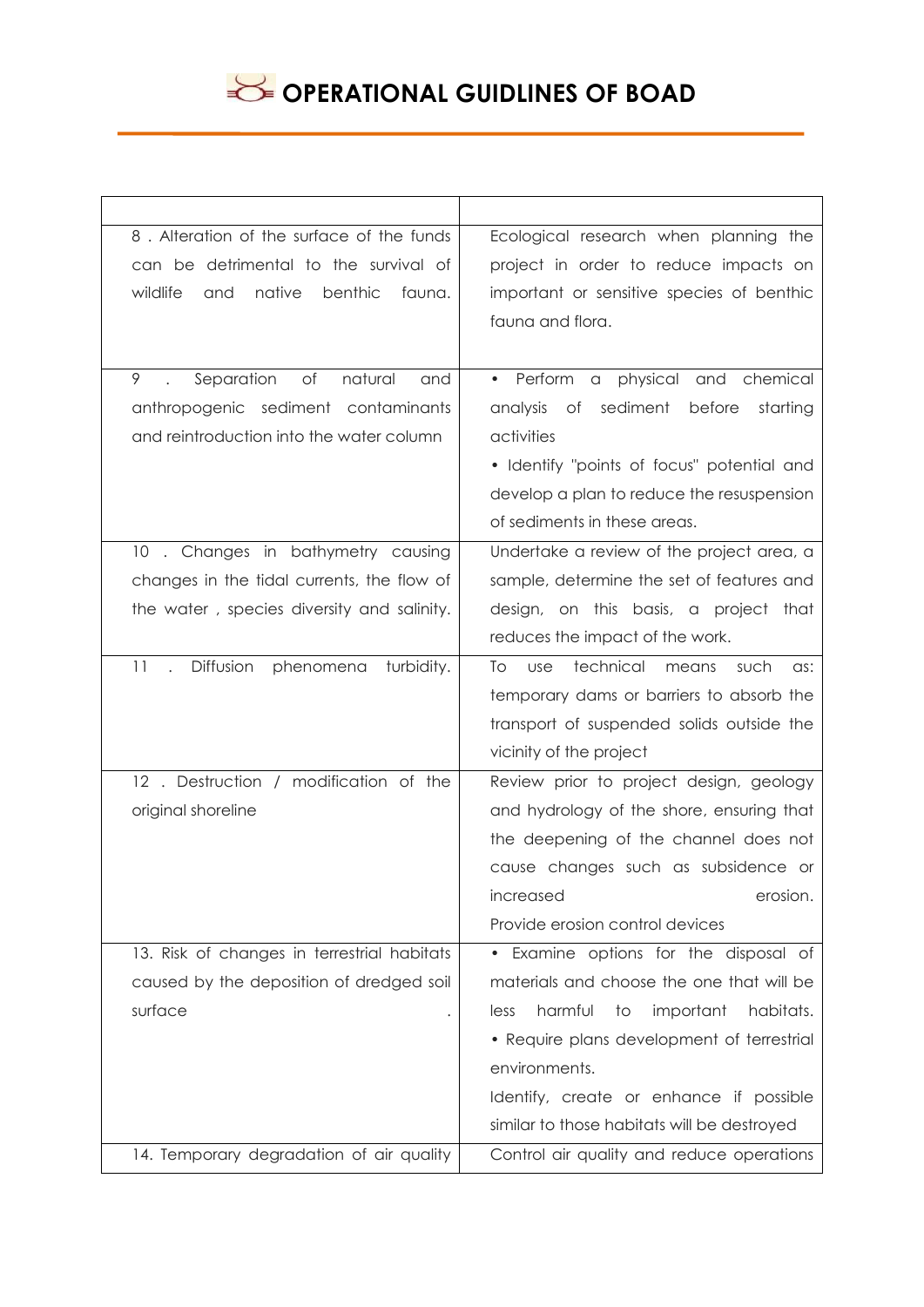# **OPERATIONAL GUIDLINES OF BOAD**

| due to dredging activities                   | if it proves to be unacceptable.                      |
|----------------------------------------------|-------------------------------------------------------|
| 15. Projects can lead to pressure on local   | Review<br>local<br>socio-cultural<br>the<br>$\bullet$ |
| cultures.                                    | before implementing the<br>environment                |
|                                              | project.                                              |
|                                              | • Develop specific mitigation measures                |
|                                              | with the participation of the community.              |
| 16. Burial of potential archaeological sites | Inspect the disposal area<br>for the<br>$\bullet$     |
| in the dredged material                      | valuable<br>Оf<br>objects.<br>presence<br>art         |
|                                              | • Make changes to the project design or               |
|                                              | recover or protect artwork.                           |
| 17. Burial valuable benthic species such as  | • monitoring the degree of turbidity and              |
| mussels or clams, by sediment                | maintain a concentration level of less than           |
|                                              | 2<br>liter.<br>$\prime$<br>grams                      |
|                                              | Limit dredging activities during the<br>$\bullet$     |
|                                              | breeding season and fixing shells.                    |
| . Infiltration of sea water in the surface   | • Consider intrusion phenomena in the                 |
| and underground                              | case of significant changes in channel                |
|                                              | depth<br>section.<br>and<br><b>Cross</b>              |
|                                              | . It will be useful to analyze the effects of         |
|                                              | currents and the flow of the water.                   |
| Indirect impacts of dredging and disposal    |                                                       |
| 19. Absorption and accumulation by living    | chemical<br>Undertake<br>physical<br>and<br>$\bullet$ |
| contaminated<br>sediment<br>Оf<br>species    | analyzes necessary for proper planning                |
| separated and resuspended                    | before the implementation of the project              |
|                                              | planning, through an appropriate choice               |
|                                              | of equipment will reduce the resuspension             |
|                                              | sediments.<br>of                                      |
|                                              | • Implement a monitoring program over                 |
|                                              | the long term tissue of living species.               |
| 20. • Occupational hazards to the health     | Provide training to the workers who make              |
| of<br>workers<br>handling<br>engaged<br>in   | them aware of the occupational hazards                |
| sediments.<br>operations                     | involved and establish a program of                   |
| • Effect of higher than normal accidents     | health and safety including the following:            |
| due to insufficient technical competence     | Specificity<br>and<br>site<br>analysis                |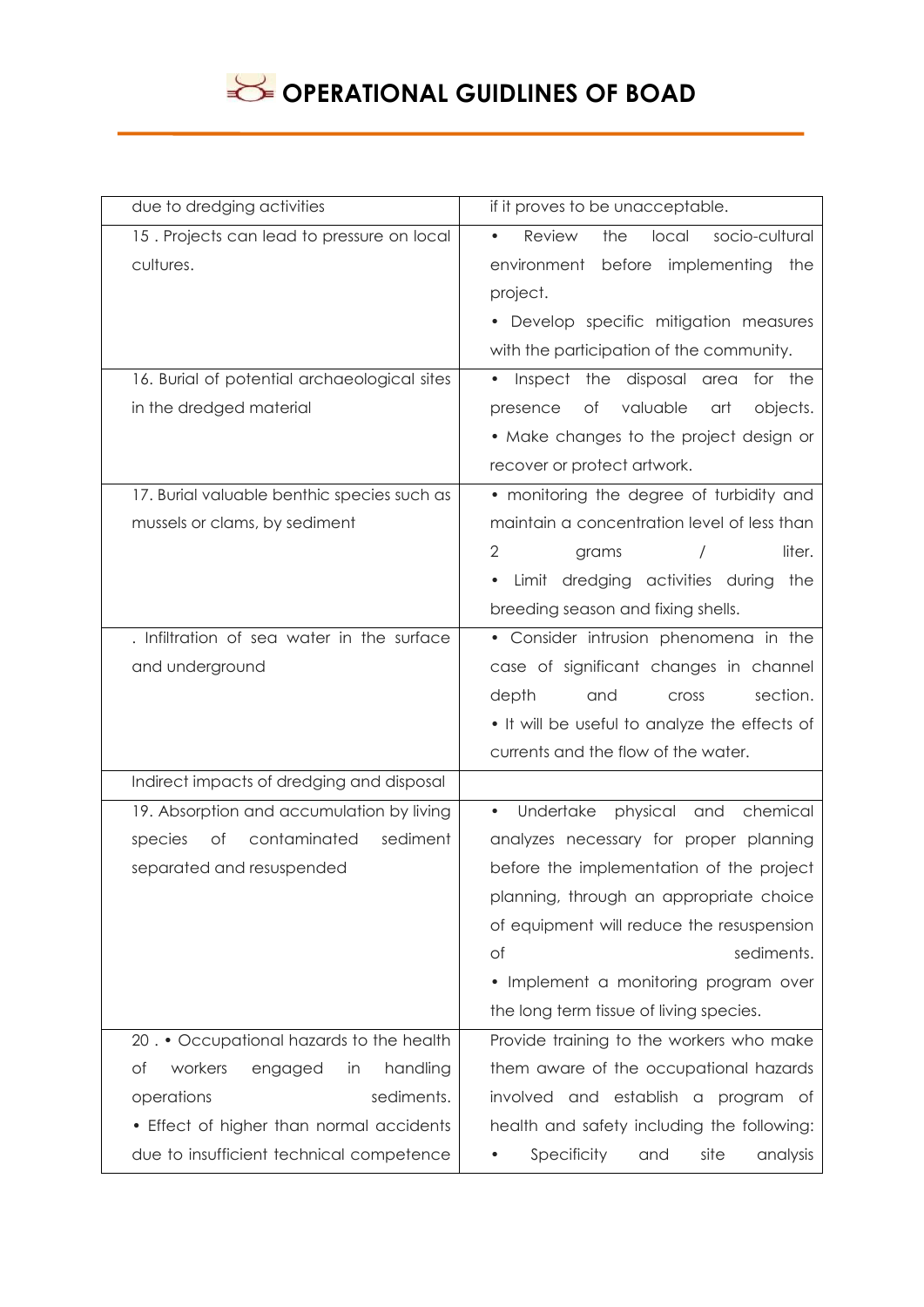

| of<br>lack<br>manpower.<br>or<br>a        | Monitoring<br>sites                           |
|-------------------------------------------|-----------------------------------------------|
|                                           | Training                                      |
|                                           | Surveillance<br>Medical                       |
|                                           | Control engineering structures, work          |
|                                           | practices<br>personal<br>protective<br>and    |
|                                           | equipment                                     |
|                                           | • Program monitoring and information          |
|                                           | • Handling of raw materials and processed     |
|                                           | products                                      |
|                                           | Decontamination                               |
|                                           | Emergency                                     |
|                                           | Lighting                                      |
|                                           | and permanent<br>sanitary<br>temporary        |
|                                           | facilities                                    |
| 21. Possible impacts of waste disposal in | • If the choice falls to the floor drain, it  |
| the ground on groundwater, surface        | should contain contaminated waste in a        |
| water and / or land use                   | structure that minimizes the formation of     |
|                                           | leachate and their release<br>into the        |
|                                           | surrounding<br>groundwater.                   |
|                                           | • Although non-contaminated sediments         |
|                                           | have their utility, the fact remains that the |
|                                           | value of wetlands can not be considered       |
|                                           | an environmentally sound option.              |
|                                           |                                               |
| 22. Disruption of transport modes, noise, | • If a suitable site location may help        |
| congestion<br>and<br>aggravation<br>of    | alleviate many of these problems, it          |
| pedestrian<br>accidents due to up-and-    | should, however, undertake studies on         |
| coming<br>heavyweight<br>transporting     | transportation issues to select at the        |
| construction materials                    | feasibility of the project, the more trips    |
|                                           | able to reduce new facilities / industries on |
|                                           | the<br>shores.                                |
|                                           | Initiate<br>consultations<br>transport<br>on  |
|                                           | regulations,<br>if<br>they<br>lacking.<br>are |
|                                           | Strengthen if necessary the state of access   |